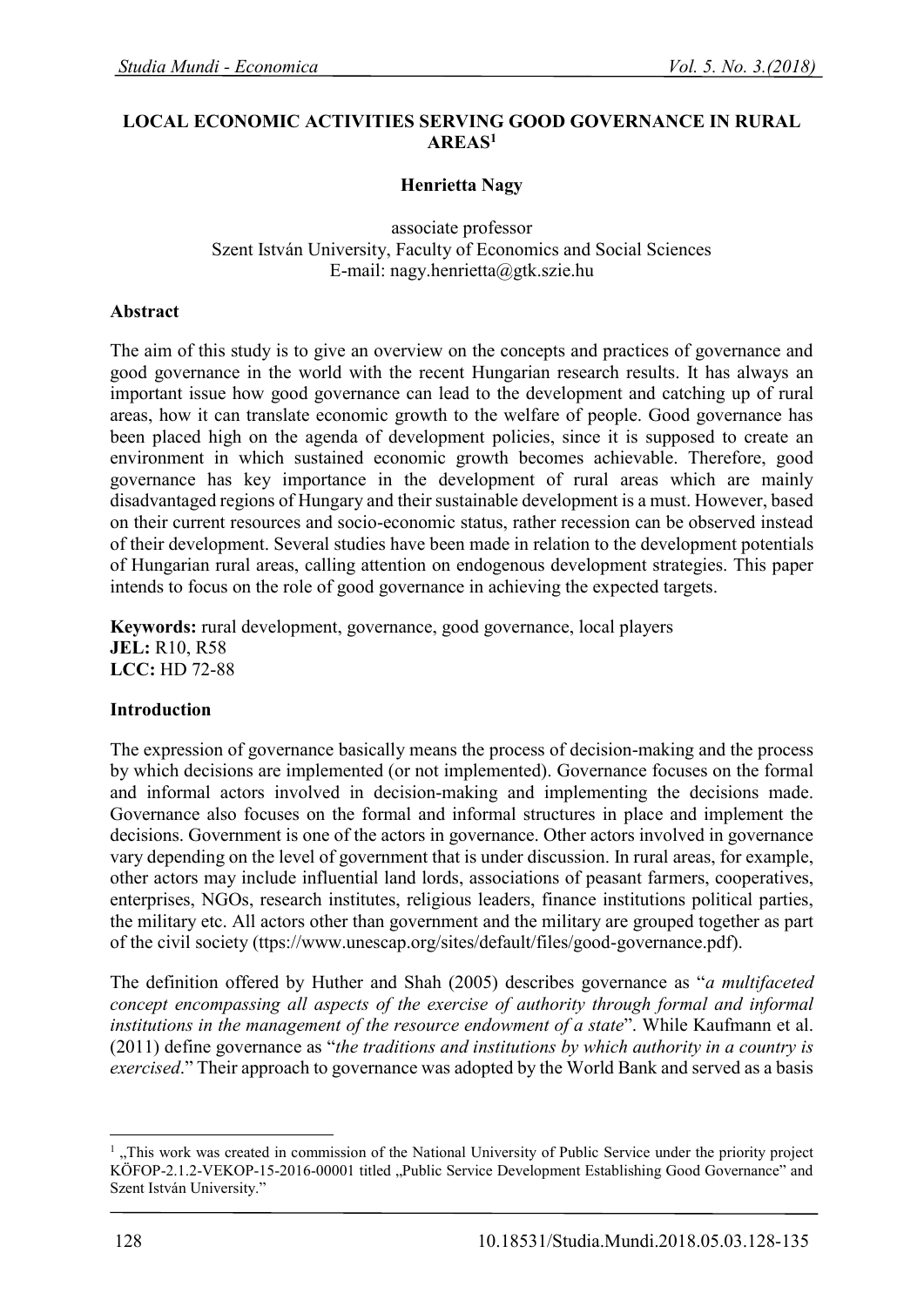for construction of the worldwide governance indicators which were employed in the empirical work of Siudek-Zawojska (2014).

Good governance practices can enable responsible and responsive governments, organisations as well as leaders to make the right decisions with the most effective outcomes. Good governance can be realized at family, community, local, national and international level. In this paper I intend to focus on the rural areas, especially in Hungary. Good governance should aim at the development of the rural areas, using their endogenous resources, thus achieving sustainable economic growth.

# **Concepts of good governance**

Since good governance has been important in development strategies and decision-making structures globally, I collected some concepts from international literature to see the various approaches. According to the United Nations, Good Governance is measured by the *eight factors* of Participation, Rule of Law, Transparency, Responsiveness, Consensus Oriented, Equity and Inclusiveness, Effectiveness and Efficiency, and Accountability.

- *Participation* requires that all groups, particularly those most vulnerable, have direct or representative access to the systems of government. This manifests as a strong civil society and citizens with the freedom of association and expression.
- *Rule of Law* is exemplified by impartial legal systems that protect the human rights and civil liberties of all citizens, particularly minorities. This is indicated by an independent judicial branch and a police force free from corruption.
- *Transparency* means that citizens understand and have access to the means and manner in which decisions are made, especially if they are directly affected by such decisions. This information must be provided in an understandable and accessible format, typically translated through the media.
- *Responsiveness* simply involves that institutions respond to their stakeholders within a reasonable time frame.
- *Consensus Oriented* is demonstrated by an agenda that seeks to mediate between the many different needs, perspectives, and expectations of a diverse citizenry. Decisions needs to be made in a manner that reflects a deep understanding of the historical, cultural, and social context of the community.
- *Equity and Inclusiveness* depends on ensuring that all the members of a community feel included and empowered to improve or maintain their well being, especially those individuals and groups that are the most vulnerable.
- *Effectiveness and Efficiency* is developed through the sustainable use of resources to meet the needs of a society. Sustainability refers to both ensuring social investments carry through and natural resources are maintained for future generations.
- *Accountability* refers to institutions being ultimately accountable to the people and one another. This includes government agencies, civil society, and the private sector all being accountable to one another as well (http://creativelearning.org/blog/2016/11/08/what-is-good-governance/).

In addition, in the *European Union*, 12 principles have recently been defined for the good democratic governance by the Centre of Expertise for Local Government Reform as follows:

- 1. Participation, Representation, Fair Conduct of Elections
- 2. Responsiveness
- 3. Efficiency and Effectiveness
- 4. Openness and Transparency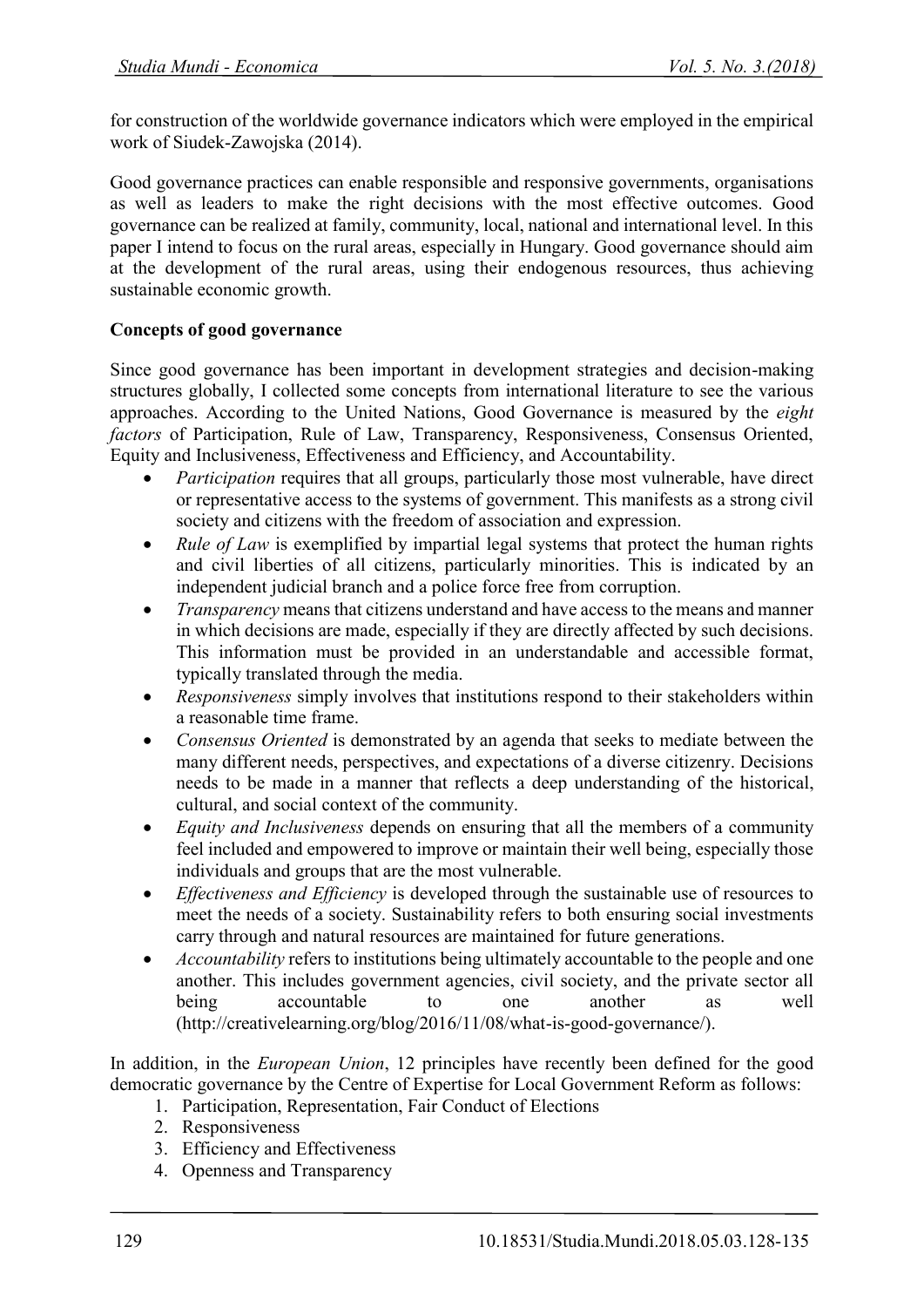- 5. Rule of Law
- 6. Ethical Conduct
- 7. Competence and Capacity
- 8. Innovation and Openness to Change
- 9. Sustainability and Long-term Orientation
- 10. Sound Financial Management
- 11. Human Rights, Cultural Diversity and Social Cohesion
- 12. Accountability

Local authorities that apply the 12 principles may be awarded the European Label of Governance' Excellence (ELoGE) ([https://www.coe.int/en/web/good-governance/home\)](https://www.coe.int/en/web/good-governance/home). As it can be seen, there are common principles in the abovementioned definitions e.g. rule of law, accountability, participation, transparency, efficiency, responsiveness etc., thus we can see that in the focus of good governance the citizens must be found, how to involve them in developments that serve their needs in a transparent way.

We might agree that good government and good governance cover different issues and methods. For example, according to La Porta et al. (1999) good governance means good for economic growth; for Huther and Shah (2005) it means good for quality of life enjoyed by citizens; for Diamond (2013) it is that promotes democracy and delivers broad improvement in people's life, fights against corruption and power abuse and strengthens the rule of law. Taking these into consideration, we can see the correlation between good governance and spatial development that also aims at the improvement of the quality of life of citizens in the regions.

Grindle (2004) says that the good governance agenda is unrealistically long and growing longer over time. Among the multitude of governance reforms that "must be done" to encourage development and reduce poverty, there is little guidance about what's essential and what's not, what should come first and what should follow, what can be achieved in the short term and what can only be achieved over the longer term, what is feasible and what is not. If more attention is given to sorting out these questions, "good enough governance" may become a more realistic goal for many countries faced with the goal of reducing poverty. Working toward good enough governance means accepting a more nuanced understanding of the evolution of institutions and government capabilities; being explicit about trade‐offs and priorities in a world in which all good things cannot be pursued at once; learning about what's working rather than focusing solely on governance gaps; taking the role of government in poverty alleviation seriously; and grounding action in the contextual realities of each country.

The innovation in the approach of good governance means that social actors outside the government are involved in governing, thus sharing the responsibility. One of the major critical views on this also related to such, since accountability criterion and democratic responsibility relates are tarnished. Gábor G. Fodor and István Stumpf (2008) pointed out the different focuses in the various approaches considered by good governance.

# **Good governance indicators**

One of the most well-known indicator on governance is the Worldwide Governance Indicators (WGI) used by the World Bank. They organize and synthesize data reflecting the views of thousands of stakeholders worldwide, including respondents to household and firm surveys, and experts from nongovernmental organizations, public sector agencies, and providers of commercial business information. The latest update of the WGI is based on 35 data sources from 33 organizations around.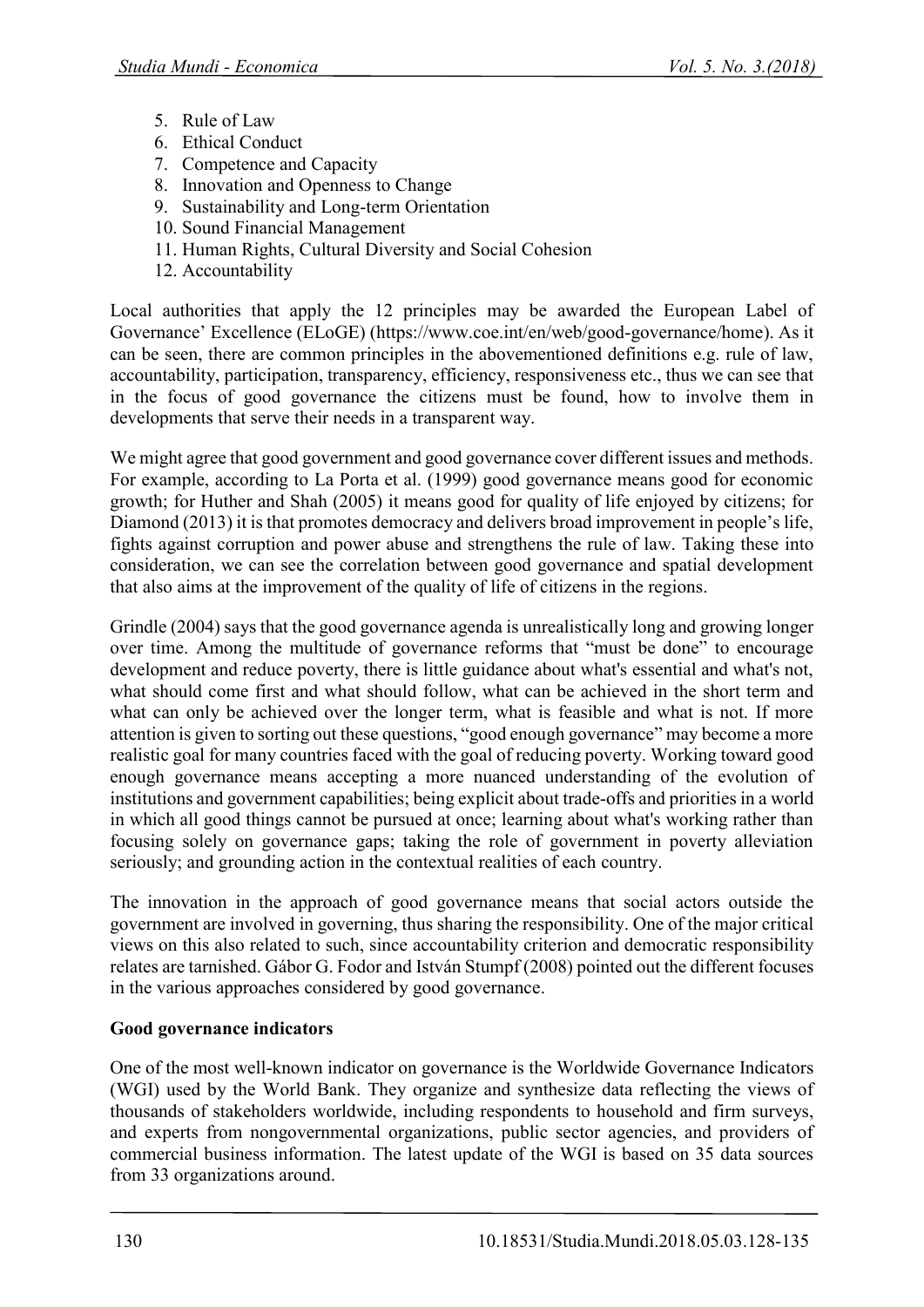The Worldwide Governance Indicators (WGI) project reports aggregate and individual governance indicators for over 200 countries and territories over the period 1996–2016, for six dimensions of governance. The WGI authors define governance as the traditions and institutions by which authority in a country is exercised. This includes the process by which governments are selected, monitored and replaced; the capacity of the government to effectively formulate and implement sound policies; and the respect of citizens and the state for the institutions that govern economic and social interactions.

- *1. Voice and Accountability:* the extent to which a country's citizens are able to participate in selecting their government, as well as freedom of expression, freedom of association, and a free media.
- *2. Political Stability and Absence of Violence/Terrorism:* the likelihood that the government will be destabilized by unconstitutional or violent means, including terrorism.
- *3. Government Effectiveness:* the quality of public services, the capacity of the civil service and its independence from political pressures; and the quality of policy formulation.
- *4. Regulatory Quality:* the ability of the government to provide sound policies and regulations that enable and promote private sector development.
- *5. Rule of Law:* in and abide by the rules of society, including the quality of contract enforcement and property rights, the police, and the courts, as well as the likelihood of crime and violence.
- *6. Control of Corruption:* the extent to which public power is exercised for private gain, including both petty and grand forms of corruption, as well as "capture" of the state by elites and private interests.

These aggregate indicators combine the views of a large number of enterprise, citizen and expert survey respondents in industrial and developing countries. They are based on over 30 individual data sources produced by a variety of survey institutes, think tanks, nongovernmental organizations, international organizations, and private sector firms (http://info.worldbank.org/governance/wgi/#home). The WGI reflects the subjective opinion based on various surveys (carried out by households, company surveys, experts in private sector, NGOs and state sector agencies).

The six composite WGI measures are useful as a tool for broad cross-country comparisons and for evaluating broad trends over time. However, they are often too blunt a tool to be useful in formulating specific governance reforms in particular country contexts. Such reforms, and evaluation of their progress, need to be informed by much more detailed and country-specific diagnostic data that can identify the relevant constraints on governance in particular country circumstances. The WGI are complementary to a large number of other efforts to construct more detailed measures of governance, often just for a single country. Users are also encouraged to consult the disaggregated individual indicators underlying the composite WGI scores to gain more insights into the particular areas of strengths and weaknesses identified by the data.

Many policymakers and civil society groups use the WGI to monitor performance and advocate for governance reform. The WGI are also used by aid donors who recognize that the quality of governance is an important determinant of the success of development programs. Scholars, too, use the indicators in their empirical research on the causes and consequences of good governance. The WGI show that governance can in fact be measured systematically across countries. And this evidence-based approach yields important insights.

Apart from the World Bank statistics, there are only a few empirical researches for the CEE countries. One of them is a study according to Siudek-Zawojska (2014) saying is that "building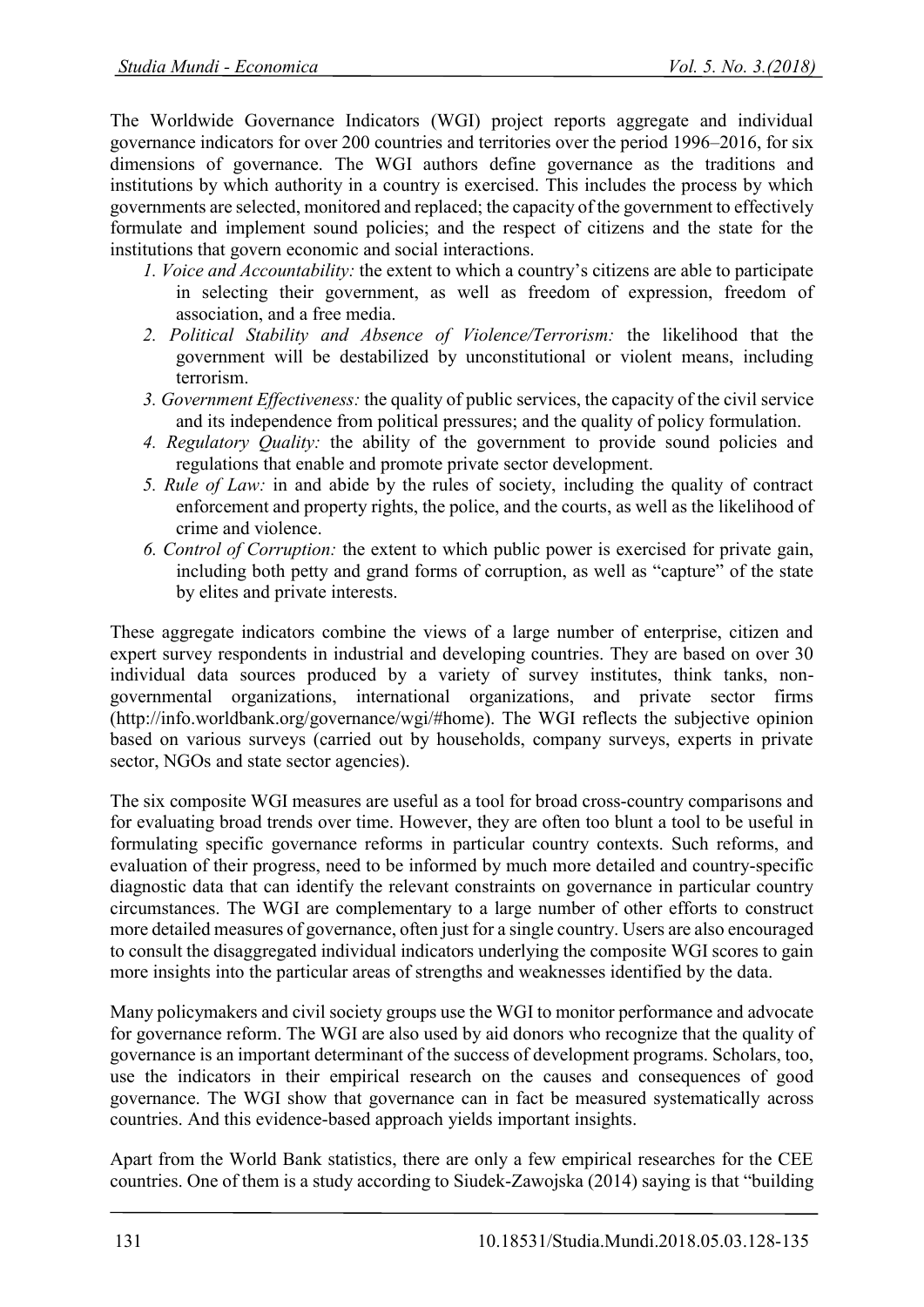strong, transparent government and establishing institutions of good governance were placed high on the political and academic agenda for reforming the EU's post-socialist countries; first time during their political and economic transition at the beginning of the 1990s, and then during the EU pre-accession periods. Relationship of various dimensions of state governance quality with economic growth and development in transition states (inter alia the current EU members from the CEE region) was empirically studied by Chousa et al. (2005), Redek and Sušjan (2005) and Próchniak (2011). Chousa and co-authors (2005) observed, in their study of 20 former socialist countries over the period 1990-2000, that institutional efficiency and democracy help their economies grow faster and achieve successful conditional convergence with the EU. Redek and Sušjan (2005), examining the interrelation between institutional quality and economic development in 24 transition countries over the 1995-2002 period, found the positive correlation between per capita GDP and the Heritage Foundation indexes of economic freedom. Próchniak (2011) employed the same indexes to analyze the impact of economic freedom on the economic growth in 10 EU's CEE member states from 1993 to 2009. His findings suggest that more economic freedom fosters economic growth in those countries." In spite of a large body of literature on the subject, there are limited empirical studies assessing the linkage of state governance institutions with economic and social performance of rural areas in the EU, especially in the new member states from the Central and Eastern Europe."

While overviewing the concepts and the measurement methods for good governance, we must not forget about the Good Governance Index – GGI by Nézőpont Intézet, Hungary (2018). This index evaluates and compares the government in 10 CEE countries in the year 2017. The countries examined are Germany, Austria, Poland, Czech Republic, Slovakia, Slovania, Hungary, Croatia, Romania and Bulgaria. GGI considers good governance being interdependent with development and democracy, but as a separate expression. It is not the development level of the country or the performance in meeting the democratic criteria (even though they may be in relation to each other) that reflect the quality of government, but the operability and successfulness of the government. Government can be efficient if it is clear who takes the responsibility for what. The successful and responsible government is examined based on its economic, social and political achievements. Therefore, GGI is aggregated from 54 indicators in three dimensions (economic growth, quality of life and political stability).

In the methodology, the quantitative indicators for economic growth are the GDP growth, state debt, the volume of industrial production, services, current account, job vacancies, the competitiveness of wages and the corruption and the qualitative ones are competitiveness, budgetary issues, tax policy, industrial policy, service sector, trade, investment, wages and transparency. Taking all these into consideration, when thinking about development strategies for rural areas, we need to primarily focus on job creation, preferably on the production of local products. In order to create the highest value addition, we need to realize the most stages of production and sales locally using local resources. Based on the current situation of rural areas in Hungary, the top challenge strategy-makers face is the improvement of the human resource conditions. After mass migration of active and qualified labor force to more developed regions, people still living in the rural areas are usually underqualified and ageing not to mention the gradual decrease in the number of population.

When considering job creation and establishment of new businesses, the abovementioned features have to be taken into account. Therefore, such activities should be promoted in the rural regions that do not require qualified workforce but are built on endogenous resources. Furthermore, rural development should assist the local products to enter the international market and contribute to competitive business activities, including agribusiness (Káposzta, 2016). According to the Nemzeti Vidékstratégia 2012-2020 (2012), the first pillar of rural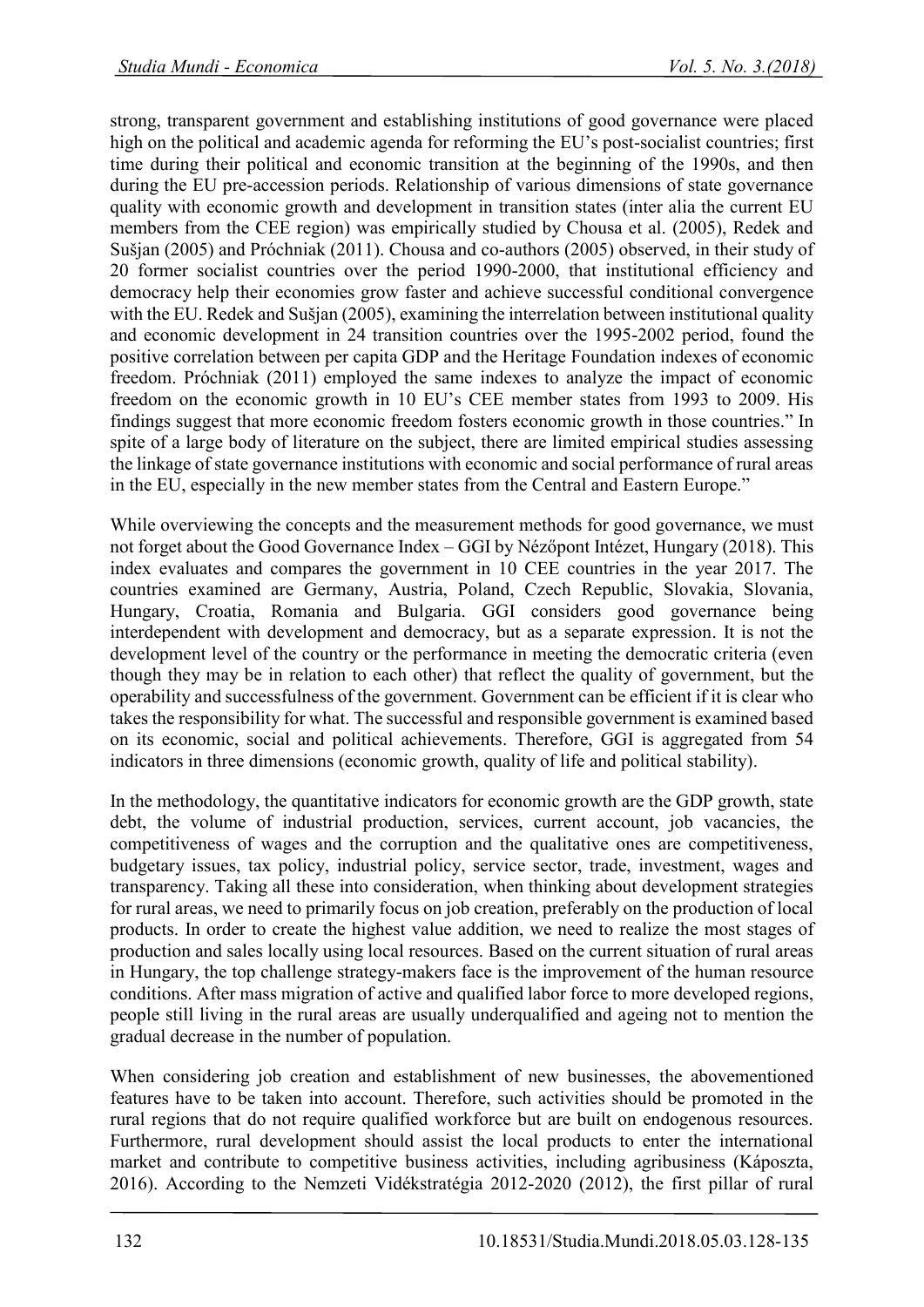policy is the protection and sustainable use of landscape, natural values and resource. Sustainability approach does not refer to only natural values but economic activities should be financially sustainable as well. Natural endowments offer various opportunities even for people with low qualification, however, the education and training of rural people must always be a priority in development strategy. Collection and selection of herbs, forest fruits for further processing, collection of biomass (e.g. invasive species) for alternative energy use in public institutions, forestry, industrial sectors that require physical manpower can be activities done in rural areas to increase employment rate. Since businessmen from other regions usually do not tend to locate their business activities in such disadvantaged regions - despite of favourable tax policies, tax incentives, the long-term solution is to encourage local people to establish their own enterprises locally. In order to achieve that, human resource development is inevitable, entrepreneurship willingness as well as business, management, finance and other necessary knowledge has to be improved. Good governance in the rural areas should focus on creating living, business and public administration environment that is adjusted to the local conditions and needs. Local people should find their living in the rural areas that could stop the outmigration.

The quality of life indicators in the methodology of Nézőpont Institute include unemployment, employment, median wage, saving of the private sector, consumption, material security, crimes, subjective health condition and e-government. The qualitative indicators refer to responses to questions on unemployment, employment, integration, retirement policy, environment protection, family policy, healthcare, education, security policy and public services. It clearly proves that government and governance are not the same, being the latter a much broader scope. In my opinion, good governance along with area-specific rural development strategy could bring the expected improvement in the rural life, thus moderating the regional inequalities within the country.

# **Conclusions**

Considering the achievements of the recent EU regional and rural development policies, we must see that they were not able to realize spectacular success in many rural areas, including Hungary. Several developments have been carries out but they resulted in improvements in certain settlements, while other settlements continued the recession. Good governance could supplement the activities in rural development strategy, creating a favourable environment for living and for businesses as well. If new jobs are created in the rural areas, people tend to spend more, if they can do it locally at local farmers and shops, it is even better. If local enterprises do marketable activities based on local resources and the market needs, they make profit, they tend to invest more locally that could result in common added value for the local community. Or another type of strategy can be to focus on the development of activities and services that are used by people living in other regions e.g. tourism. In that case people from other places visit the rural area, use the local services, buy the local products and thus contribute to local development. Income generated in such a way can be used to create more jobs, to spend on training or production or infrastructure. In my opinion, good governance has a key role also in bringing back people to the labour market, including the high number of minority living in the rural areas of Hungary. I also believe that good governance has to be realized jointly by the local government, local businesses, local population and the civil organizations. That would provide the high rate of representation and inclusiveness as well as involvement as detailed above in the concepts. Good governance may be easy to achieve and realize in practice in a multi-centered country where the counties, provinces are more autonomous, but in a onecentered country like Hungary, with the dominance of the capital, applying good governance methods is more difficult in rural areas that are out of the active blood-streams.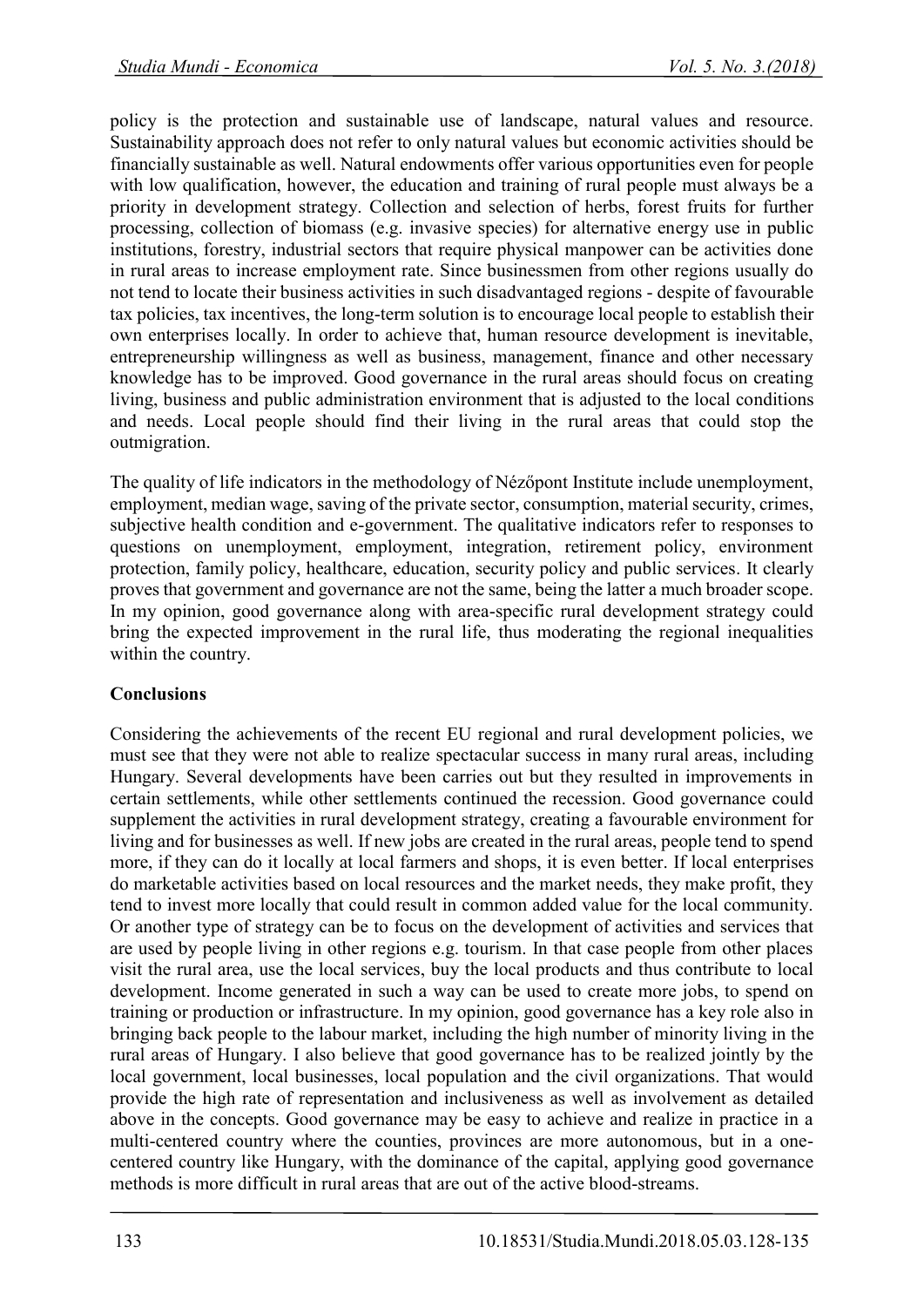### **Acknowledgement**

"This work was created in commission of the National University of Public Service under the priority project KÖFOP-2.1.2-VEKOP-15-2016-00001 titled "Public Service Development Establishing Good Governance" and Szent István University."

### **References**

- 1. Chousa, J.P., Khan, H.A., Melikyan, D. and Tamazian, A. (2005). Assessing institutional efficiency, growth and integration. *Emerging Markets Review* 6(1): 69- 84.
- 2. Diamond, L. (2013). The flow and ebb of democracy's third wave. *The Mongolian*  Journal of International Affairs 18: 94-104.
- 3. Egri Zoltán-Kőszegi Irén Rita (2018): A gazdasági-társadalmi (komplex) térszerkezet kelet-közép-európai képe. TERÜLETI STATISZTIKA 58:(1) pp. 27-56. (2018)
- 4. Egri Zoltán (2017): Települési egészségegyenlőtlenségek a gazdasági fejlettség triadikus felbontása alapján. STUDIA MUNDI - ECONOMICA 4:(3) pp. 32-44. (2017)
- 5. G. Fodor Gábor & Stumpf István (2008): Neoweberi állam és jó kormányzás. In *Nemzeti Érdek*. 2008/2. 5-26.
- 6. Grindl[e Merilee S. \(](https://onlinelibrary.wiley.com/action/doSearch?ContribAuthorStored=Grindle%2C+Merilee+S)2004): Good Enough Governance: Poverty Reduction and Reform in Developing Countries,<https://doi.org/10.1111/j.0952-1895.2004.00256.x>
- 7. Huther, J. and Shah, A. (2005). A simple measure of good governance. In Shah, A. (ed.), *Public Services Delivery*. Washington, DC: The World Bank, 39-61.
- 8. Kaufmann, D., Kraay, A. and Massimo, M. (2011). The Worldwide Governance Indicators: Methodology and analytical issues. *Hague Journal on the Rule of Law* 3(2): 220-246.
- 9. Káposzta J. (2016): Regionális összefüggések a vidékgazdaság fejlesztésében, Studia Mundi - Economica 3:(1) pp. 52-61.
- 10. Káposzta, J.- Nagy, A.-Nagy, H. (2013): Tourism infrastructure index and the distribution of development funds in statistical regions of Hungary Agrarnyi Vestnik Urala / Agrarian Bulletin of the Urals 2013:(12) pp. 80-83. (2013)
- 11. Káposzta, J.- Nagy, A.- Nagy, H. (2014): Efficiency of Hungarian regions in using the development funds for touristic purposes. Regionalnaja Ekonomika: Jug Rossii / Regional Economy: The South of Russia 4:(6)pp. 33-39. (2014)
- 12. Kozári József (2003): A mezőgazdasági szaktanácsadás finanszírozása a nyugateurópai országokban. GAZDÁLKODÁS 47:(5) pp. 67-71. (2003)
- 13. Kozári József-Tóth Krisztina (2011): The role of extension in the technical improvement of agricultural enterprises. NAUKOVIJ VISZNYIK 168:(3) pp. 34-39. (2011)
- 14. Kulcsár László-Kozári József (1998): A vidékfejlesztés új stratégiája Magyarországon. GAZDÁLKODÁS 42:(4) pp. 11-21. (1998)
- 15. La Porta, L., Lopez-de-Silanes, F., Shleifer, A. and Vishny, R. (1999). The quality of government. *Journal of Law, Economics*, and Organization 15(1): 222-279
- 16. Nagy, H.- Káposzta, J. (2010): Social and regional aspects of the structural and Cohesion Funds in the new EU member states between 2007-2013. In: Peter Bielik (szerk.): Economics, Social Policy and Citizenship in the European Union – Evidence of V4 Countries and Perspectives for Ukraine. 258 p. Nitra: Slovak University of Agriculture, Faculty of European Studies and Regional Development, 2010. pp. 148- 167. ISBN: 978-80-552-0448-2